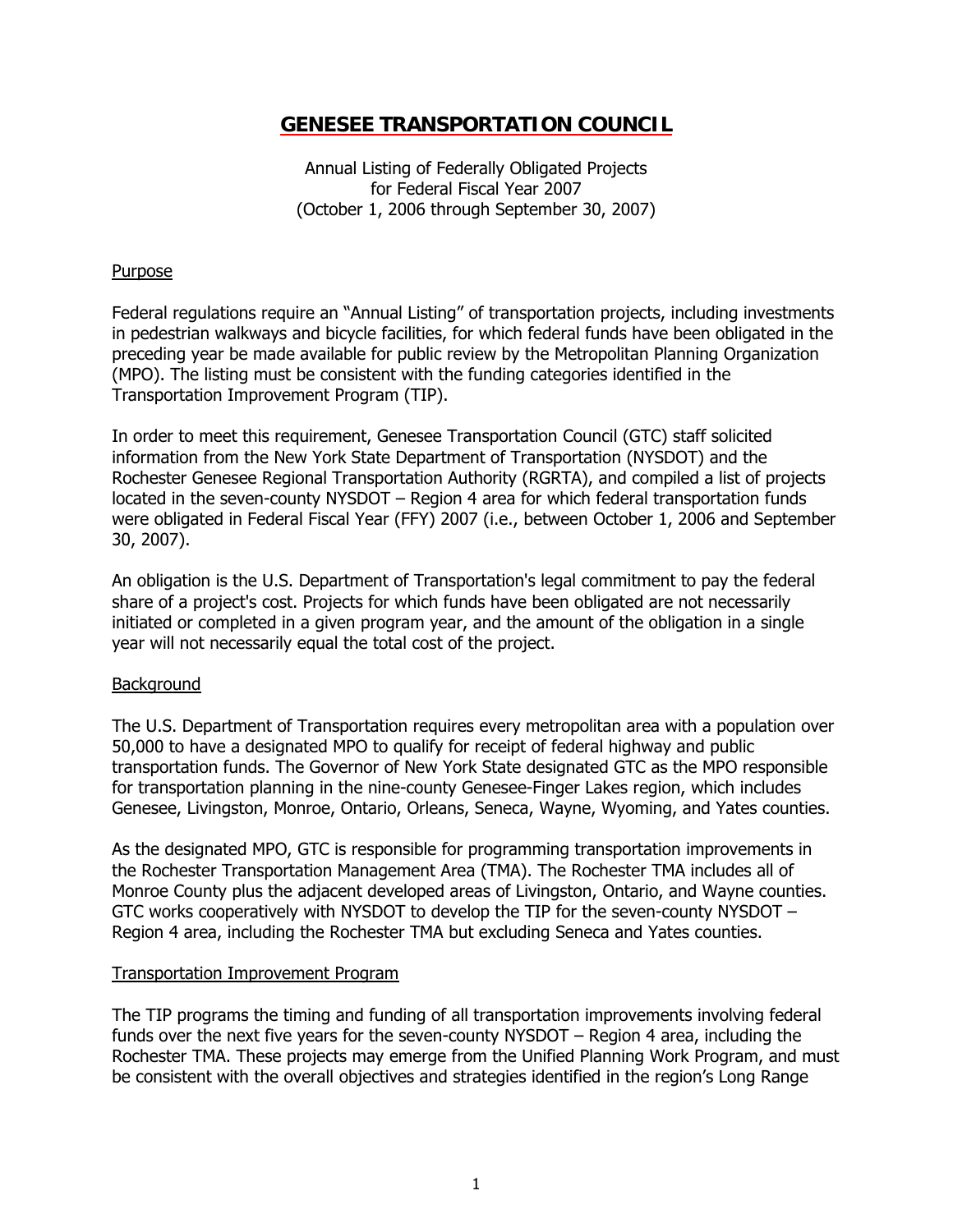Transportation Plan. The TIP can be viewed online at http://www.gtcmpo.org under "Documents".

To guide the TIP development process, GTC established a TIP Development Committee (TDC) comprised of representatives from the TMA counties (Livingston, Monroe, Ontario, and Wayne), the City of Rochester, Rochester Genesee Regional Transportation Authority (RGRTA), and NYSDOT. This Committee also meets regularly to assist GTC and NYSDOT in maintaining the TIP between updates, including review of substantive changes in projects that may require amending the adopted TIP. The Genesee/Finger Lakes Regional Planning Council serves as an advisory member to the TDC.

The key steps in the TIP development process are:

- Solicit project proposals
- Evaluate and rank proposals
- Develop preliminary program
- Conduct public review
- Develop final program
- Adoption by GTC Board

#### Public Involvement

The GTC Public Participation Plan establishes specific requirements for public involvement in the development of the TIP. A draft is published for a minimum 30-day public review and is made available in public locations throughout the region, including the county planning offices, central repository libraries, and offices of other public agencies affiliated with GTC. This public review document is also made available through the GTC website.

During the public review period, GTC sponsors at least three public meetings at locations across the Rochester TMA (i.e., City of Rochester, west side suburb, and east side suburb) that include a presentation on the TIP and identification of proposed projects. The purpose of these meetings is to receive verbal and written comments on the public review document. Written public comments can also be submitted via fax, email, and regular mail throughout the public review period.

GTC staff provides a synopsis of verbal comments, copies of written comments, and a summary of comments by common project focus to the TDC and the GTC Planning Committee for consideration. If the Planning Committee deems any changes made in response to the public comments to be significant, it must approve a revised public review document that is available for a subsequent 10-day public review period. This public review document includes an explanation of what was changed from the initial public review document. Written public comments may be submitted via fax, email, and regular mail throughout the 10-day public review period.

After the 10-day public review period concludes, the GTC Planning Committee considers any additional public comment and recommends a final draft TIP for GTC Board consideration. The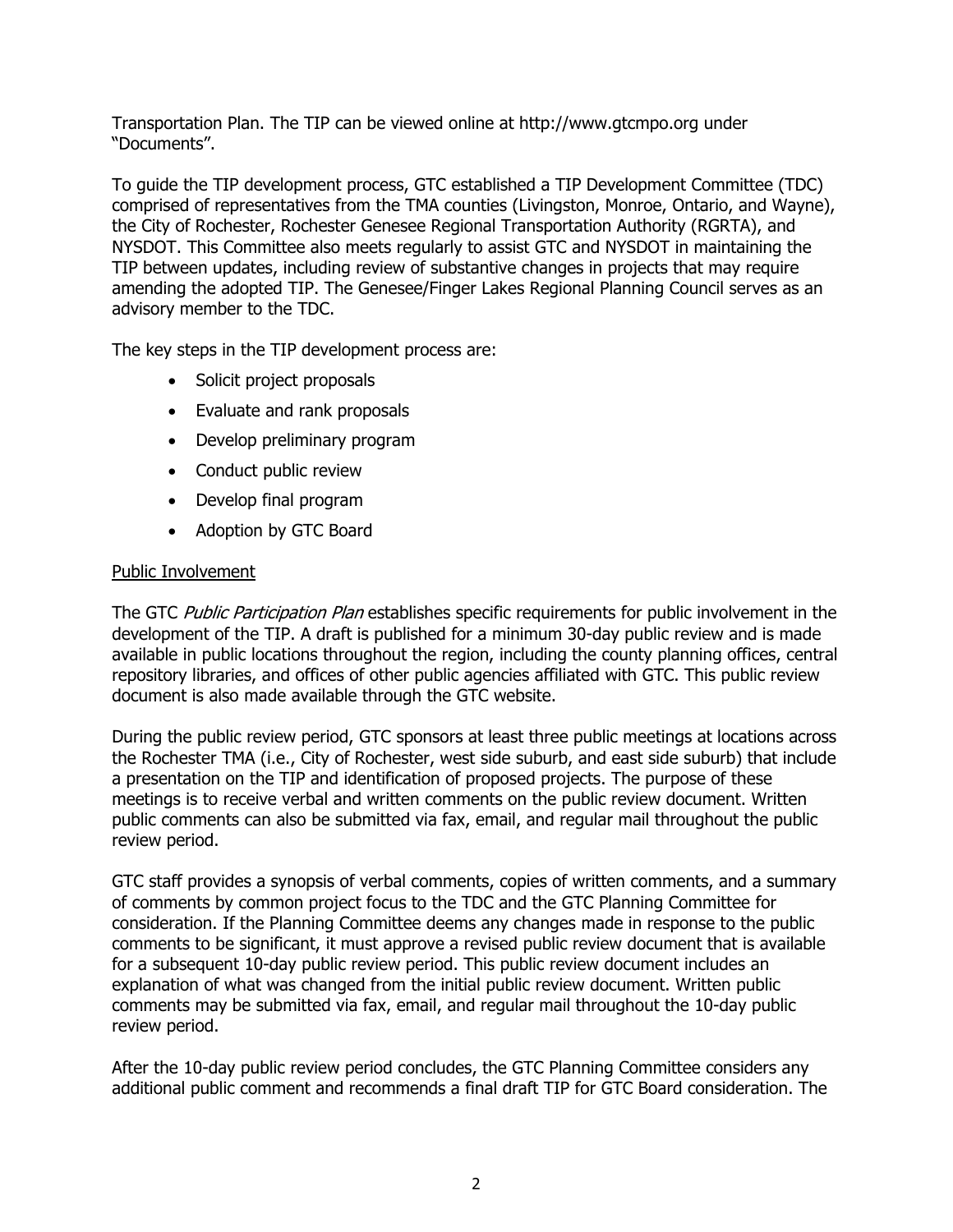GTC Board considers any public comments and adopts the TIP. All GTC Planning Committee and GTC Board meetings are open to the public.

This Annual Listing furthers the GTC commitment to public involvement by providing information regarding the implementation of projects that are programmed in the TIP.

#### Annual Listing

The list of obligated projects is organized and presented in a manner consistent with the Transportation Improvement Program (TIP). For each project, the list includes:

- The identifier (TIP  $#$ ) that GTC uses to track projects;
- the Project Identification Number (PIN) that NYSDOT uses to track projects;
- the project name and description;
- the project sponsor;
- the project phases that were obligated in FFY 2007; and
- the amount of federal funds that were obligated by phase in FFY 2007.

The TIP identifies project costs and schedule by phase. These phases are:

- Scoping: This phase includes meetings with project developers and designers, local government representatives, and other involved parties. Decisions are made regarding specific elements that will be included in the project and the range of design alternatives that will be investigated.
- Preliminary Engineering: This phase includes basic engineering work on each alternative, traffic studies, environmental analyses, and other work specific to the project. Public outreach in accordance with state and federal requirements is used to gain community input on the project. A preferred alternative is selected to advance the project.
- Detailed Design: This phase includes detailed engineering work on the preferred alternative. This phase results in the plans and specifications that the construction contractor will work from.
- Right-of-Way Incidentals: This phase includes preparation work required prior to right-of-way acquisition.
- Right-of-Way Acquisition: This phase includes the acquisition of right-of-way (property) necessary to complete the project. Acquisition can be achieved through the purchase of property or an easement.
- Construction: This phase includes all work necessary to build the project.
- Construction Inspection: This phase includes ongoing inspection to ensure construction is performed properly and conforms to specifications.
- Other: This phase is usually associated with public transportation projects. It usually involves the purchase and acquisition of vehicles and associated preventive maintenance, though in some cases, such as for station, parking, and maintenance/storage facilities, the construction of fixed or permanent facilities is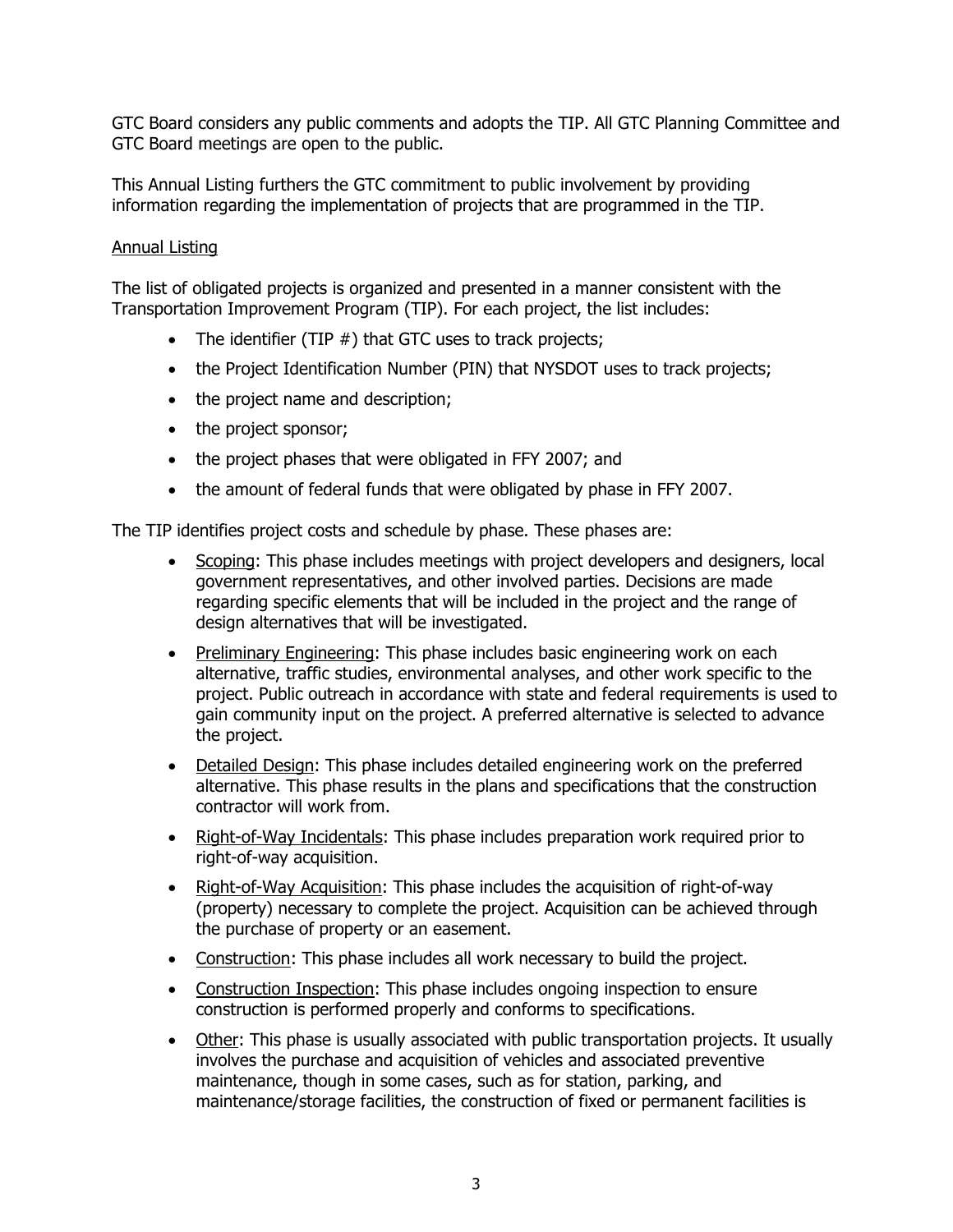undertaken.

This phase also includes funding for agency staff and/or contractors to perform work that supports the transportation system (e.g., bridge inspection, traffic center operations, etc.).

The attached table lists all projects from the 2007-2012 TIP in the seven-county NYSDOT – Region 4 area for which federal transportation funds were obligated in FFY 2007 and the corresponding phases of the project. A map presenting the above mentioned projects located within the Rochester TMA is provided.

This report is prepared by Genesee Transportation Council staff. For more information, please contact:

> Genesee Transportation Council 50 West Main Street, Suite 8112 Rochester, NY 14614

> > Phone: (585) 232-6240 Fax: (585) 262-3106 Email: tip@gtcmpo.org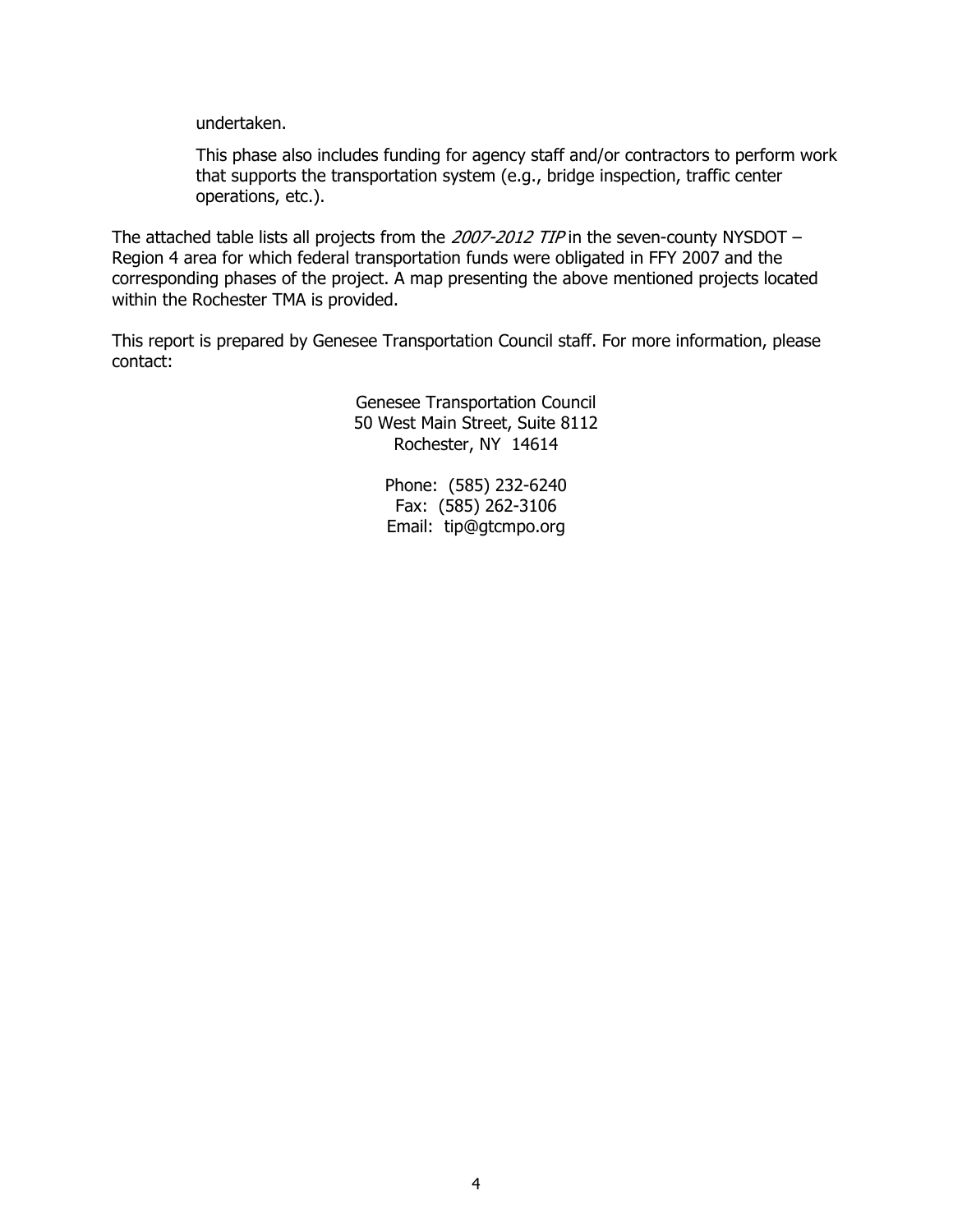| Project Identifiers<br>TIP # | PIN     | Project Name:<br>Description                                                                                                                           | Project<br>Sponsor         | Phases Obligated in<br>FFY 2007                                   | Federal Funds<br>Obligated            | Map<br>ID      |
|------------------------------|---------|--------------------------------------------------------------------------------------------------------------------------------------------------------|----------------------------|-------------------------------------------------------------------|---------------------------------------|----------------|
|                              |         | Projects principally located in: Monroe County                                                                                                         |                            |                                                                   |                                       |                |
| <b>Highway Projects</b>      |         |                                                                                                                                                        |                            |                                                                   |                                       |                |
| H93-40CMN1                   | 4490.09 | Route I-490 Highway and Bridges:<br>Reconstruct I-490 from Genesee River west to the<br>Erie Canal                                                     | <b>NYSDOT</b>              | Construction<br><b>Construction Inspection</b>                    | \$32,655,000<br>\$6,114,000           | $\mathbf{1}$   |
| $H01-02-MN1$                 | 4753.46 | Janes Road:<br>Reconstruct Janes Rd. from Long Pond Rd. to Island<br>Cottage Rd. in the Town of Greece                                                 | Town of<br>Greece          | <b>ROW Acquisition</b>                                            | \$135,000                             | $\overline{2}$ |
| H01-03-MN1                   | 4753.35 | Jackson Road/Atlantic Avenue Intersection:<br>Reconstruct the intersection of Jackson Road and<br>Atlantic Avenue in the Town of Penfield              | Town of<br>Penfield        | Construction<br><b>Construction Inspection</b>                    | \$870,000<br>\$77,000                 | 3              |
| H01-10-MN1                   | 4390.17 | I-390 Interchange Improvements @ Rt. 15A (Exit 16<br>Part 1):<br>Reconstruct I-390 at NYS Route 15A in the City of<br>Rochester and Town of Brighton   | <b>NYSDOT</b>              | <b>Preliminary Engineering</b>                                    | \$1,456,000                           | $\overline{4}$ |
| H01-11-MN1                   | 4153.03 | Route 153 (Washington Road):<br>Reconstruct Rt 153 (Washington Rd) from Rt 96 to<br>Rt 940U (W. Commercial St) in the Town and Village<br>of Pittsford | <b>NYSDOT</b>              | Detailed Design<br>Construction<br><b>Construction Inspection</b> | \$582,000<br>\$2,517,000<br>\$253,000 | 5              |
| $H01-13-MN1$                 | 4753.07 | Mill Road:<br>Reconstruct Mill Rd. from Long Pond Rd. to North<br>Ave. in the Town of Greece                                                           | Monroe<br>County           | <b>ROW Incidentals</b>                                            | \$69,000                              | 6              |
| H01-14-MN1                   | 4753.41 | Garnsey Road:<br>Reconstruct Garnsey Rd. from NYS Route 250<br>(Moseley Rd.) to I-490 in the Town of Perinton                                          | Monroe<br>County           | <b>ROW Incidentals</b><br><b>ROW Acquisition</b>                  | \$3,000<br>\$13,000                   | $\overline{7}$ |
| H05-01-MN1                   | 4753.75 | <b>Highland Avenue Reconstruction:</b><br>Reconstruct Highland Ave. from the Rochester City<br>line to Clover St. in the Town of Brighton              | Town of<br><b>Brighton</b> | Scoping<br>Preliminary Engineering                                | \$11,000<br>\$145,000                 | $\overline{8}$ |
| H05-06-MN1                   | 4753.80 | O'Connor Road Realignment:<br>Realign O'Connor Rd. to intersect NYS Route 31F<br>opposite Jefferson Ave. in the Town of Perinton                       | Town of<br>Perinton        | Preliminary Engineering<br><b>ROW Incidentals</b>                 | \$132,000<br>\$80,000                 | 9              |

## **Annual Listing of Federally Obligated Projects for FFY 2007**

\* Project located outside TMA and not shown on map.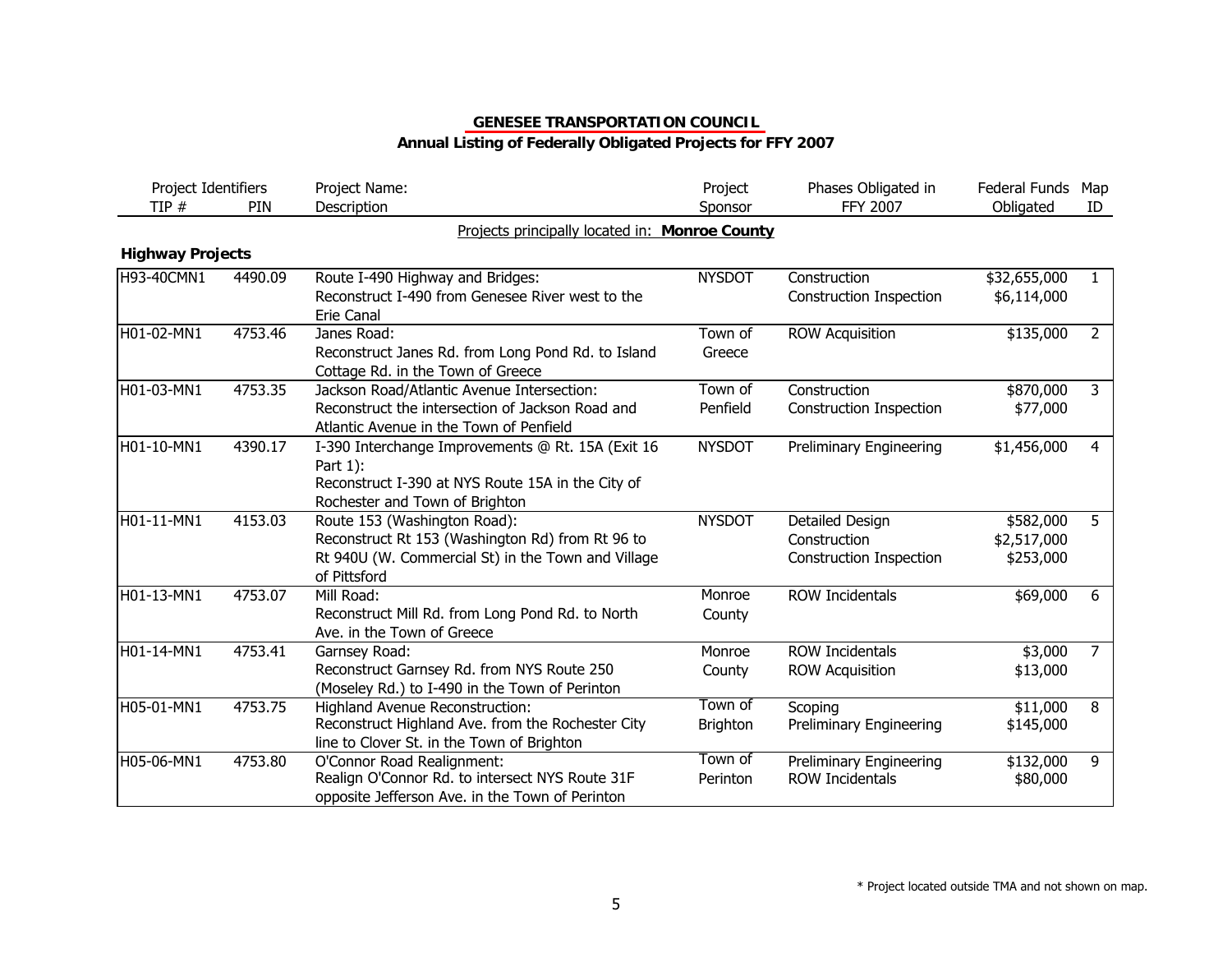## **Annual Listing of Federally Obligated Projects for FFY 2007**

| Project Identifiers<br>TIP# | PIN     | Project Name:<br>Description                                                                                                                                                                          | Project<br>Sponsor   | Phases Obligated in<br><b>FFY 2007</b>                            | Federal Funds Map<br>Obligated    | ID |
|-----------------------------|---------|-------------------------------------------------------------------------------------------------------------------------------------------------------------------------------------------------------|----------------------|-------------------------------------------------------------------|-----------------------------------|----|
| Highway Projects (cont.)    |         |                                                                                                                                                                                                       |                      |                                                                   |                                   |    |
| H05-07-MN1                  | 4753.81 | Ridgeway Avenue Improvements:<br>Reconstruct Ridgeway Ave. from Lily St. to Lake Ave.<br>in the City of Rochester                                                                                     | City of<br>Rochester | Scoping<br><b>ROW Incidentals</b>                                 | \$41,000<br>\$40,000              | 10 |
| H05-08-MN1                  | 4753.82 | Maiden Lane Reconstruction - Phase 2:<br>Reconstruct Maiden Ln. from Fetzner Rd. to Mt. Read<br>Blvd. in the Town of Greece                                                                           | Town of<br>Greece    | Scoping<br>Preliminary Engineering<br><b>ROW Incidentals</b>      | \$34,000<br>\$337,000<br>\$36,000 | 11 |
| H05-26-MN1                  | 4490.15 | I-490 Preventive Maintenance, South Landing Rd. to<br>Rt. 31F:<br>Conduct preventive maintenance on I-490 from<br>South Landing Rd. to NYS Route 31F in the Towns of<br><b>Brighton and Pittsford</b> | <b>NYSDOT</b>        | Construction<br><b>Construction Inspection</b>                    | \$1,551,000<br>\$77,000           | 12 |
| <b>Bridge Projects</b>      |         |                                                                                                                                                                                                       |                      |                                                                   |                                   |    |
| B01-02-MN1                  | 4753.33 | Smith Street Bridge:<br>Rehabilitate the Smith Street bridge over the<br>Genesee River in the City of Rochester                                                                                       | City of<br>Rochester | Detailed Design                                                   | \$588,000                         | 13 |
| B01-12-MN1                  | 4753.27 | Lawrence Road Bridge #1:<br>Replace the Lawrence Road bridge over Moorman<br>Creek in the Town of Clarkson                                                                                            | Monroe<br>County     | Construction<br><b>Construction Inspection</b>                    | \$502,000<br>\$54,000             | 14 |
| B01-13-MN1                  | 4753.29 | Lawrence Road Bridge #2:<br>Replace the Lawrence Road bridge over Otis Creek in<br>the Town of Clarkson                                                                                               | Monroe<br>County     | <b>ROW Acquisition</b><br>Construction                            | \$4,000<br>\$453,000              | 15 |
| B01-14-MN1                  | 4753.30 | Gilmore Road Bridge:<br>Replace the Gilmore Rd. bridge over Brockport Creek<br>in the Town of Clarkson                                                                                                | Monroe<br>County     | Detailed Design<br>Construction<br><b>Construction Inspection</b> | \$53,000<br>\$387,000<br>\$42,000 | 16 |
| B01-15-MN1                  | 4753.31 | Lawton Road Bridge:<br>Replace the Lawton Rd. bridge over Moorman Creek<br>in the Town of Clarkson                                                                                                    | Monroe<br>County     | <b>ROW Acquisition</b>                                            | \$3,000                           | 17 |
| B03-01-MN1                  | 4753.69 | Attridge Road Bridge:<br>Replace the Attridge Rd. bridge over Black Creek in<br>the Town of Riga                                                                                                      | Monroe<br>County     | <b>ROW Incidentals</b><br><b>ROW Acquisition</b>                  | \$4,000<br>\$6,000                | 18 |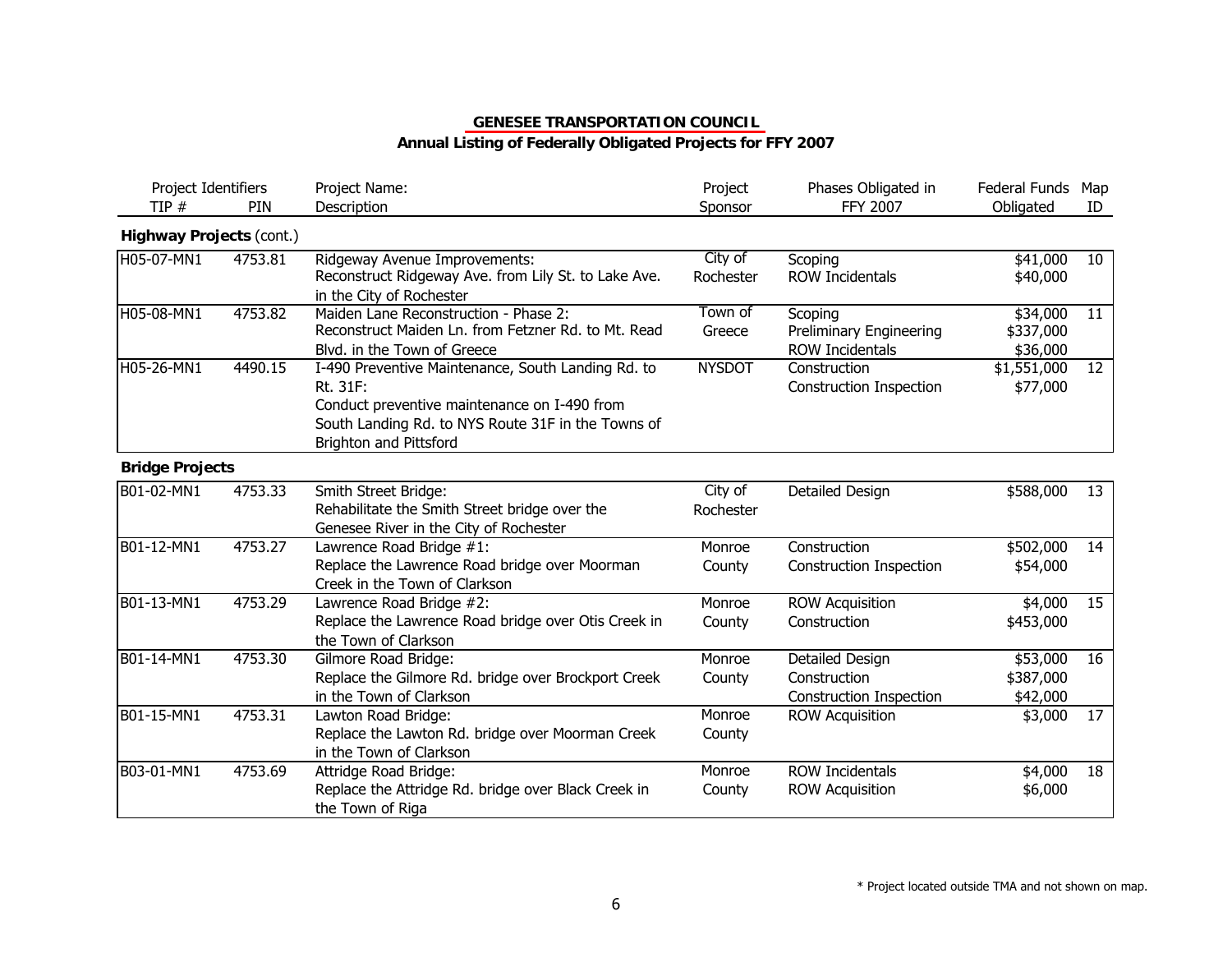| PIN     | Project Name:<br>Description                                                                                                                                             | Project<br>Sponsor | Phases Obligated in<br><b>FFY 2007</b>                                          | Federal Funds<br>Obligated                   | Map<br>ID          |
|---------|--------------------------------------------------------------------------------------------------------------------------------------------------------------------------|--------------------|---------------------------------------------------------------------------------|----------------------------------------------|--------------------|
|         |                                                                                                                                                                          |                    |                                                                                 |                                              |                    |
| 4753.88 | Honeoye Falls Road #6 Bridge over Honeoye Creek:<br>Reconstruct the Honeoye Falls Rd. #6 bridge over<br>Honeoye Creek in the Town of Mendon                              | Monroe<br>County   | Scoping<br>Preliminary Engineering<br><b>ROW Incidentals</b>                    | \$10,000<br>\$48,000<br>\$2,000              | 19                 |
| 4753.90 | Marsh Road Bridge over Cullens Run Creek:<br>Reconstruct the Marsh Rd. bridge over Cullens Run<br>Creek in the Town of Pittsford                                         | Monroe<br>County   | Scoping<br>Preliminary Engineering<br>Detailed Design<br><b>ROW Incidentals</b> | \$16,000<br>\$80,000<br>\$64,000             | 20                 |
| 4753.91 | Edgemere Drive Bridge over Round Pond Outlet:<br>Reconstruct the Edgemere Dr. bridge over Round<br>Pond Outlet in the Town of Greece                                     | Monroe<br>County   | Scoping<br>Preliminary Engineering<br>Detailed Design<br><b>ROW Incidentals</b> | \$19,000<br>\$97,000<br>\$78,000<br>\$4,000  | 21                 |
| 4753.92 | Union Street Bridge over Black Creek:<br>Reconstruct the Union St. bridge over Black Creek in<br>the Town of Chili                                                       | Monroe<br>County   | Scoping<br>Preliminary Engineering<br>Detailed Design<br><b>ROW Incidentals</b> | \$22,000<br>\$110,000<br>\$87,000            | 22                 |
| 4753.93 | Stottle Road Bridge over Black Creek:<br>Reconstruct the Stottle Rd. bridge over Black Creek<br>in the Town of Chili                                                     | Monroe<br>County   | Scoping<br>Preliminary Engineering<br>Detailed Design<br>ROW Incidentals        | \$23,000<br>\$118,000<br>\$94,000<br>\$5,000 | 23                 |
| 4947.18 | Lake Ontario State Parkway Bridge over<br>Dewey Ave.:<br>Replace the superstructure of the Lake Ontario State<br>Parkway Bridge over Dewey Ave. in the Town of<br>Greece | <b>NYSDOT</b>      | Construction<br><b>Construction Inspection</b>                                  | \$1,084,000<br>\$130,000                     | 24                 |
|         | Project Identifiers<br><b>Bridge Projects (cont.)</b>                                                                                                                    |                    |                                                                                 |                                              | \$3,000<br>\$4,000 |

| T97-11-MN1 | 4820.71 | Preventive Maintenance:                                                                            | <b>RGRTA</b> | Other | \$1,440,600 | N/A I |
|------------|---------|----------------------------------------------------------------------------------------------------|--------------|-------|-------------|-------|
|            |         | Preventive maintenance for RTS and Lift Line                                                       |              |       |             |       |
| T99-01-MN1 | 4820.72 | Transit Enhancements:<br>Principally on-street enhancements to RTS passenger<br>waiting facilities | <b>RGRTA</b> | Other | \$104,232   | N/A   |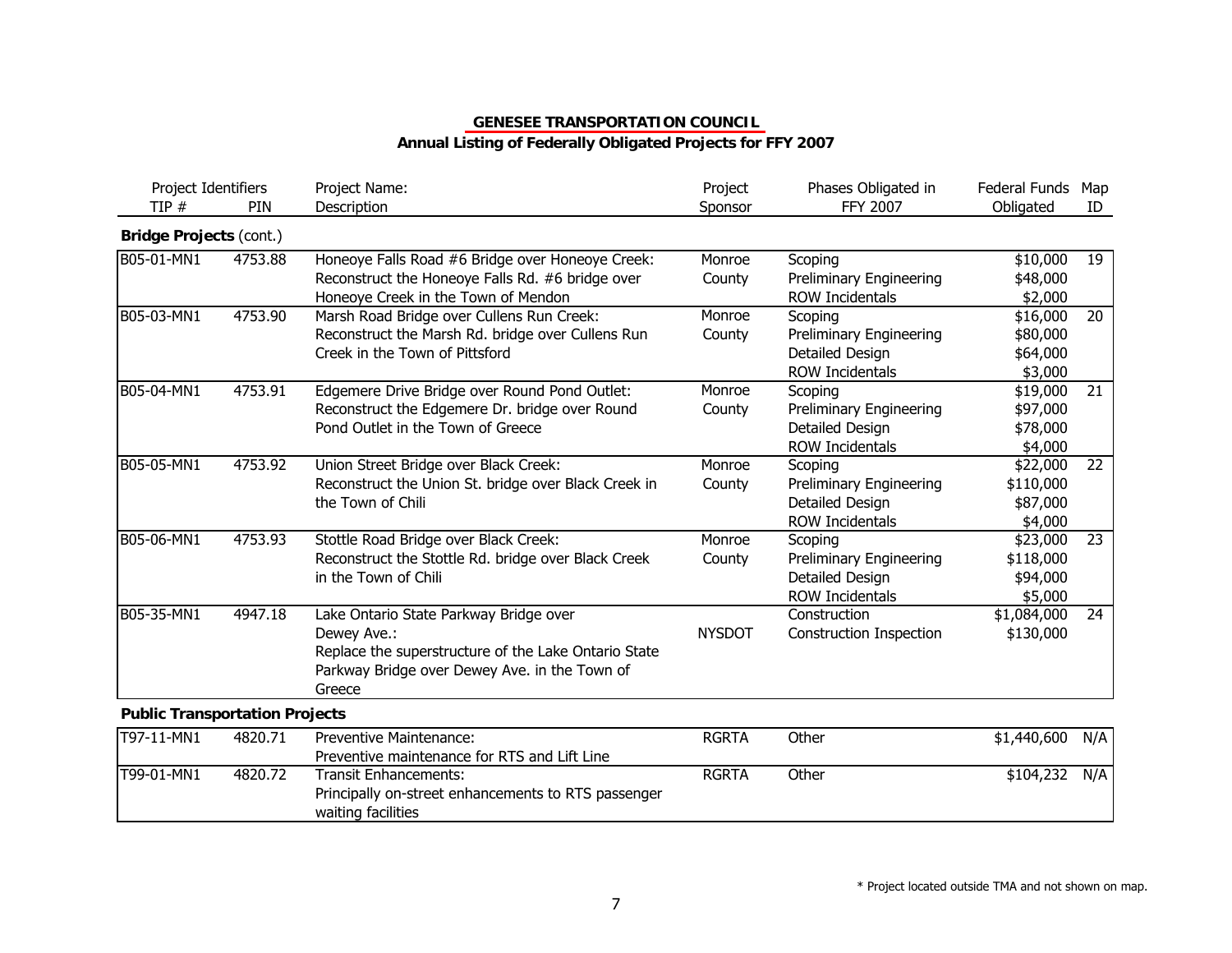| Project Identifiers<br>TIP#                   | <b>PIN</b> | Project Name:<br>Description                                                                                                                                           | Project<br>Sponsor   | Phases Obligated in<br><b>FFY 2007</b>         | Federal Funds<br>Obligated | Map<br>ID |
|-----------------------------------------------|------------|------------------------------------------------------------------------------------------------------------------------------------------------------------------------|----------------------|------------------------------------------------|----------------------------|-----------|
| <b>Public Transportation Projects (cont.)</b> |            |                                                                                                                                                                        |                      |                                                |                            |           |
| T05-05-MN1                                    | 4821.53    | FFY 2006 Jobs Access Reverse Commute Program:<br>Operate Jobs Access Reverse Commute Program in<br>Monroe County                                                       | <b>RGRTA</b>         | Other                                          | \$302,343                  | N/A       |
| <b>Other Projects</b>                         |            |                                                                                                                                                                        |                      |                                                |                            |           |
| O05-01-MN1                                    | 4ITS.12    | Computerized Traffic Signal System Communication<br>Conduit:<br>Install new communication conduit for the existing<br>Monroe County computerized traffic signal system | Monroe<br>County     | Scoping<br>Preliminary Engineering             | \$6,000<br>\$30,000        | N/A       |
| <b>Bicycle &amp; Pedestrian Projects</b>      |            |                                                                                                                                                                        |                      |                                                |                            |           |
| N01-03-MN1                                    | 4753.38    | Canalway Trail Realignment:<br>Realign the Canalway Trail between Brook Road and<br>Old Monroe Avenue in the Town of Pittsford                                         | Town of<br>Pittsford | Construction<br><b>Construction Inspection</b> | \$221,066                  | 25        |

#### Projects principally located in: **Livingston County** (outside TMA)

#### **Bridge Projects**

| B03-05-LV2 | 4753.66 | Hunts Hollow Road Bridge:                            | Livingston | <b>ROW Acquisition</b>  | \$4,000   | $\ast$  |
|------------|---------|------------------------------------------------------|------------|-------------------------|-----------|---------|
|            |         | Replace the Hunts Hollow Rd. bridge over Norfolk     | County     |                         |           |         |
|            |         | Southern Railroad in the Town of Portage             |            |                         |           |         |
| B03-06-LV2 | 4753.63 | Red Jacket Street Bridge:                            | Livingston | Detailed Design         | \$95,000  | $\ast$  |
|            |         | Replace the Red Jacket St. bridge over Mill Creek in | County     |                         |           |         |
|            |         | the Village of Dansville                             |            |                         |           |         |
| B05-16-LV2 | 4753.83 | Bailey Road Bridge over Keshequa Creek:              | Livingston | <b>ROW Incidentals</b>  | \$7,000   | $\ast$  |
|            |         | Reconstruct the Bailey Rd. bridge over Keshequa      | County     | Construction            | \$677,000 |         |
|            |         | Creek in the Town of Nunda                           |            | Construction Inspection | 89000     |         |
| B05-18-LV2 | 4753.85 | Pioneer Road Bridge over Canaseraga Creek:           | Livingston | Scoping                 | \$21,000  | $^\ast$ |
|            |         | Reconstruct the Pioneer Rd. bridge over Canaseraga   | County     | Preliminary Engineering | \$104,000 |         |
|            |         | Creek in the Town of Groveland                       |            | Detailed Design         | \$83,000  |         |
|            |         |                                                      |            | <b>ROW Incidentals</b>  | 4000      |         |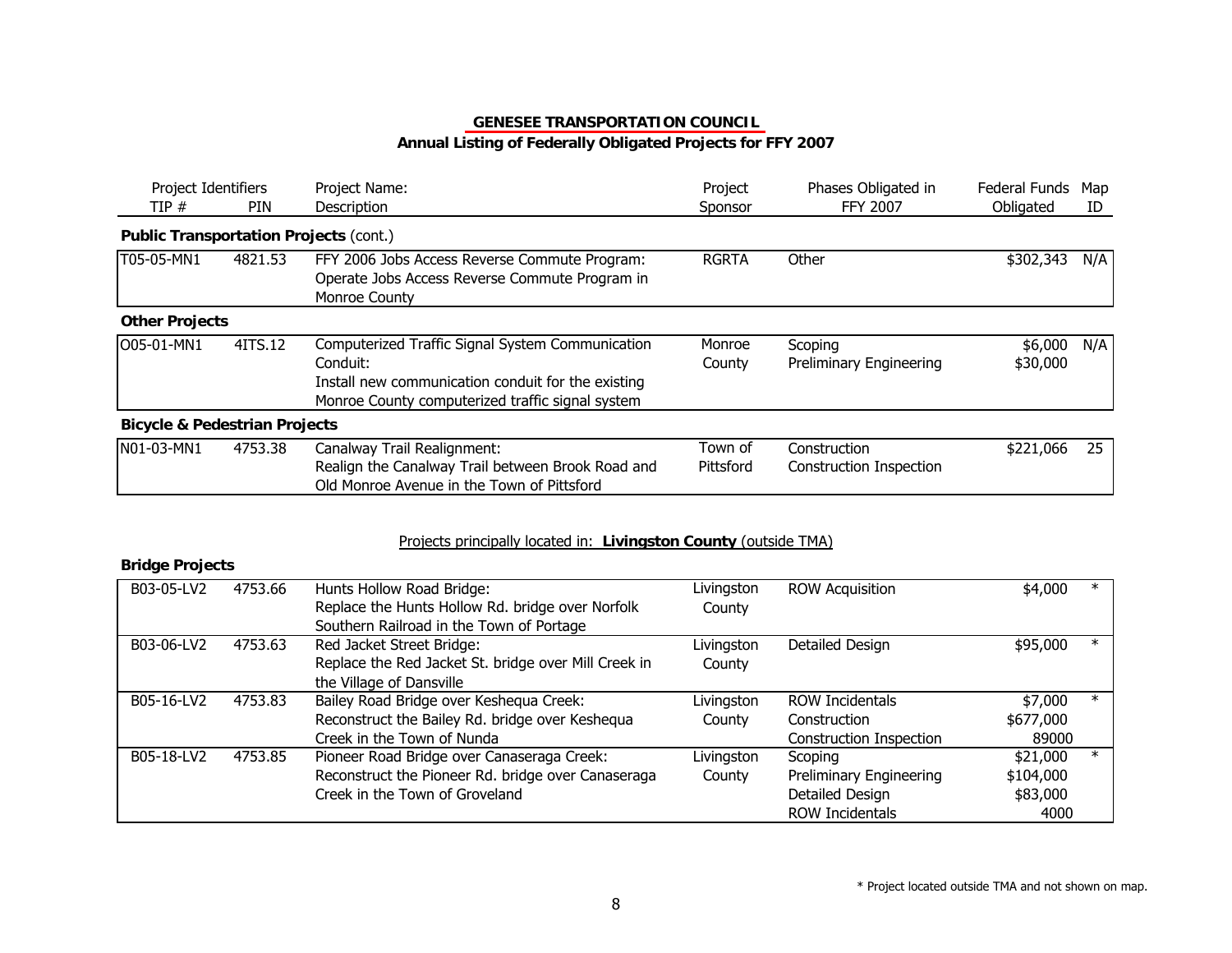| Project Identifiers<br>TIP#              | <b>PIN</b> | Project Name:<br>Description                                                                                                                                                                              | Project<br>Sponsor     | Phases Obligated in<br><b>FFY 2007</b>                       | Federal Funds<br>Obligated        | Map<br>ID |
|------------------------------------------|------------|-----------------------------------------------------------------------------------------------------------------------------------------------------------------------------------------------------------|------------------------|--------------------------------------------------------------|-----------------------------------|-----------|
|                                          |            | Projects principally located in: Ontario County (inside TMA)                                                                                                                                              |                        |                                                              |                                   |           |
| <b>Bridge Projects</b>                   |            |                                                                                                                                                                                                           |                        |                                                              |                                   |           |
| B05-12-ON1                               | 4096.37    | Route 96 Bridge over Ontario Central Railroad:<br>Reconstruct the NYS Route 96 bridge over Ontario<br>Central Railroad and Great Brook Creek in the Town<br>of Victor                                     | <b>NYSDOT</b>          | Construction<br><b>Construction Inspection</b>               | \$3,588,000<br>\$291,000          | 26        |
| B05-13-ON1                               | 4094.00    | Deuel Road Bridge Replacement and Realignment of<br>Deuel Road:<br>Reconstruct the Deuel Rd. bridge over Deuel Gulley<br>and realign the Deuel Rd. intersection with Rt. 21 in<br>the Town of Canandaigua | Ontario<br>County      | Scoping<br>Preliminary Engineering<br><b>ROW Incidentals</b> | \$12,000<br>\$104,000<br>\$16,000 | 27        |
| <b>Bicycle &amp; Pedestrian Projects</b> |            |                                                                                                                                                                                                           |                        |                                                              |                                   |           |
| N05-02-ON1                               | 4754.09    | Canandaigua Downtown Rail-with-Trail:<br>Construct a multi-use trail along an existing railroad<br>from NYS Route 332 (S. Main St.) to Buffalo St. in<br>the City of Canandaigua                          | City of<br>Canandaigua | Scoping<br>Preliminary Engineering<br><b>ROW Incidentals</b> | \$2,000<br>\$18,000<br>\$3,000    | 28        |
| <b>Highway Projects</b>                  |            | Projects principally located in: Ontario County (outside TMA)                                                                                                                                             |                        |                                                              |                                   |           |

| H05-29-ON2 | 401436 | Rt. 14 Preventive Maintenance, Yates County Line to | NYSDOT | Construction | \$335,000 |  |
|------------|--------|-----------------------------------------------------|--------|--------------|-----------|--|
|            |        | the City of Geneva:                                 |        |              |           |  |
|            |        | Conduct preventive maintenance activities on NYS    |        |              |           |  |
|            |        | Route 14 from the Yates County line to the City of  |        |              |           |  |
|            |        | Geneva in the Town of Geneva                        |        |              |           |  |
|            |        |                                                     |        |              |           |  |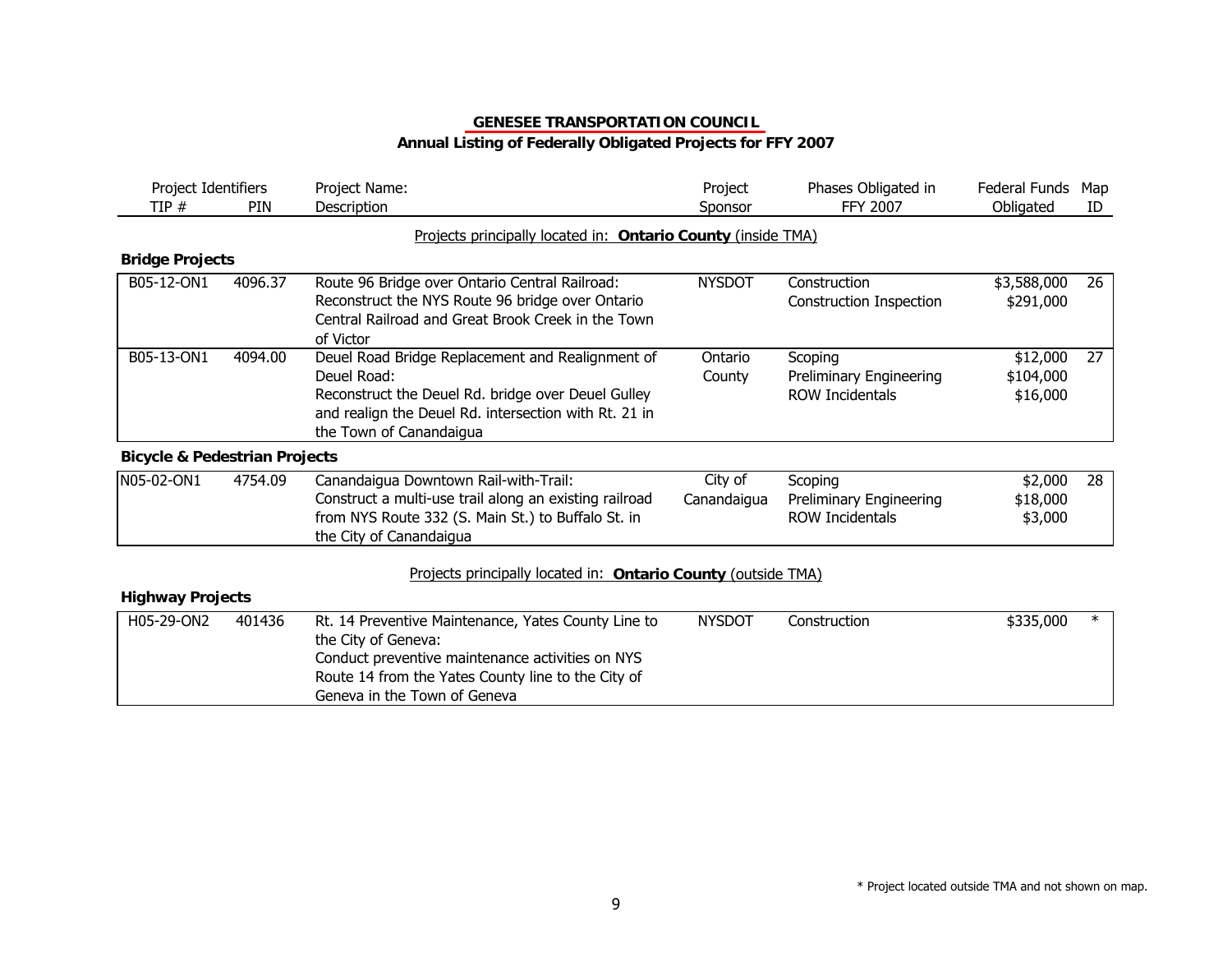## **Annual Listing of Federally Obligated Projects for FFY 2007**

| Project Identifiers<br>TIP# | <b>PIN</b> | Project Name:<br>Description                                                                                                                   | Project<br>Sponsor | Phases Obligated in<br>FFY 2007                                      | Federal Funds<br>Obligated         | Map<br>ID |
|-----------------------------|------------|------------------------------------------------------------------------------------------------------------------------------------------------|--------------------|----------------------------------------------------------------------|------------------------------------|-----------|
| <b>Bridge Projects</b>      |            |                                                                                                                                                |                    |                                                                      |                                    |           |
| B99-33-ON2                  | 4752.87    | Ontario Central Railroad Bridge Removal:<br>Remove the Ontario Central Railroad bridge over<br>Route 21 in the Village of Manchester           | Ontario<br>County  | Construction<br>Construction Inspection                              | \$2,513,000<br>\$279,000           | $\ast$    |
| B03-08-ON2                  | 4753.71    | William Street Bridge:<br>Reconstruct the William St. bridge over Flint Creek in<br>the Village of Phelps                                      | Ontario<br>County  | Detailed Design<br><b>ROW Acquisition</b><br>Construction Inspection | \$106,000<br>\$43,000<br>\$130,000 |           |
| B05-21-ON2                  | 4753.99    | North Wayne Road Bridge over Canandaigua Outlet:<br>Reconstruct the North Wayne Rd. bridge over<br>Canandaigua Outlet in the Village of Phelps | Ontario<br>County  | Scoping<br>Preliminary Engineering<br>ROW Incidentals                | \$13,000<br>\$168,000<br>\$10,000  | $\ast$    |
| B05-22-ON2                  | 4754.01    | Ferguson Road Bridge over Flint Creek:<br>Reconstruct the Ferguson Rd. bridge over Flint Creek<br>in the Town of Seneca                        | Ontario<br>County  | Scoping<br>Preliminary Engineering<br>Detailed Design                | \$9,000<br>\$43,000<br>\$2,000     | $\ast$    |

#### Projects principally located in: **Wayne County** (inside TMA)

#### **Bridge Projects**

| B03-03-WA1 | 4753.62 | Erie Street Bridge:<br>Reconstruct the Erie State bridge over Ganargua<br>Creek and realign Erie St. with NYS Route 350 in the | Wayne<br>Countv | Construction<br>Construction Inspection | \$1,785,000<br>\$456,000 | 29 |
|------------|---------|--------------------------------------------------------------------------------------------------------------------------------|-----------------|-----------------------------------------|--------------------------|----|
|            |         | Village of Macedon                                                                                                             |                 |                                         |                          |    |

#### Projects principally located in: **Wayne County** (outside TMA)

#### **Bridge Projects**

| B03-10-WA2 | 4753.68 | LeRoy Island Bridge:                               | Wayne  | Detailed Design        | \$70,000  |  |
|------------|---------|----------------------------------------------------|--------|------------------------|-----------|--|
|            |         | Reconstruct the LeRoy Island Rd. bridge over Sodus | County | ROW Incidentals        | (\$1,000) |  |
|            |         | Bay in the Town of Huron                           |        | <b>ROW Acquisition</b> | \$1,000   |  |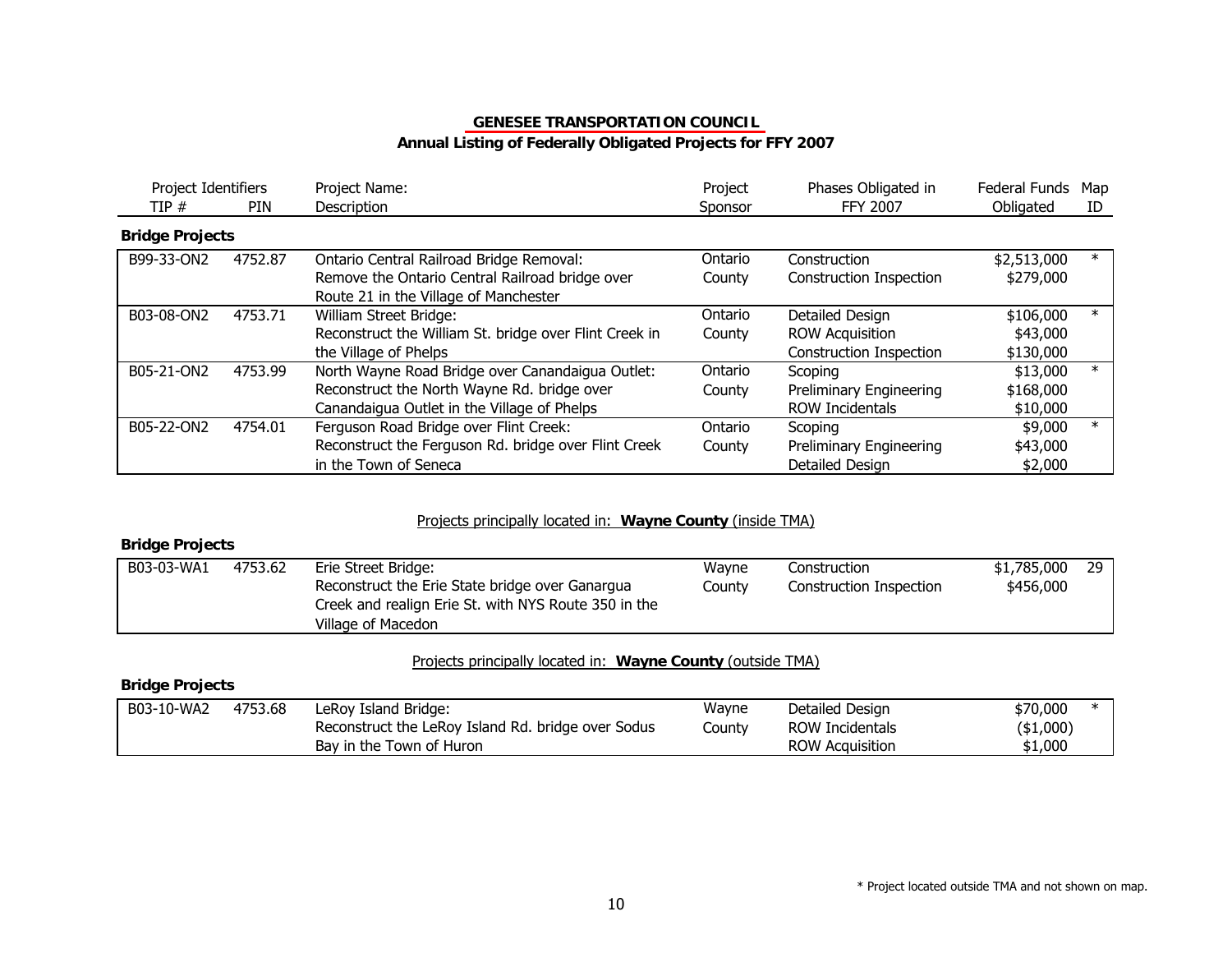| Project Identifiers<br>TIP#              | <b>PIN</b> | Project Name:<br>Description                                                                                                                                    | Project<br>Sponsor  | Phases Obligated in<br><b>FFY 2007</b>                                                                  | <b>Federal Funds</b><br>Obligated                        | Map<br>ID |
|------------------------------------------|------------|-----------------------------------------------------------------------------------------------------------------------------------------------------------------|---------------------|---------------------------------------------------------------------------------------------------------|----------------------------------------------------------|-----------|
|                                          |            | Projects principally located in: Genesee County (outside TMA)                                                                                                   |                     |                                                                                                         |                                                          |           |
| <b>Highway Projects</b>                  |            |                                                                                                                                                                 |                     |                                                                                                         |                                                          |           |
| H01-31-GN2                               | 4753.40    | Route 98 (Walnut Street) Reconstruction:<br>Reconstruct NYS Route 98 (Walnut St.) from Franklin<br>St. south to the Batavia City line in the City of<br>Batavia | City of<br>Batavia  | <b>ROW Acquisition</b>                                                                                  | \$156,000                                                | $\ast$    |
| H05-12-GN2                               | 4063.03    | Route 63 & Route 262 in the Village of Oakfield:<br>Reconstruct NYS Route 63 & NYS Route 262 in the<br>Village of Oakfield                                      | <b>NYSDOT</b>       | Construction<br>Construction Inspection                                                                 | \$5,734,000<br>\$474,000                                 | $\ast$    |
| H05-30-GN2                               | 4020.47    | Rt. 20 Preventive Maintenance, Tonawanda Creek to<br>Rt. 63:<br>Conduct preventive maintenance activities on NYS                                                | <b>NYSDOT</b>       | Construction                                                                                            | \$612,000                                                | $\ast$    |
|                                          |            | Route 20 from Tonawanda Creek to NYS Route 63 in<br>the Towns of Alexander, Bethany, and Pavilion                                                               |                     |                                                                                                         |                                                          |           |
| <b>Bridge Projects</b>                   |            |                                                                                                                                                                 |                     |                                                                                                         |                                                          |           |
| B05-33-GN2                               | 4754.34    | Law Street Bridge over Tonawanda Creek:<br>Rehabilitate the Law Street Bridge over Tonawanda<br>Creek in the City of Batavia                                    | Genesee<br>County   | Scoping<br>Preliminary Engineering<br>Detailed Design<br>Construction<br><b>Construction Inspection</b> | \$7,000<br>\$35,000<br>\$60,000<br>\$642,000<br>\$70,000 |           |
| <b>Bicycle &amp; Pedestrian Projects</b> |            |                                                                                                                                                                 |                     |                                                                                                         |                                                          |           |
| N01-11-GN2                               | 4753.37    | Pedestrian Bridge Reconstruction:<br>Reconstruct the pedestrian bridge over Oatka Creek<br>in the Village of LeRoy                                              | Village of<br>LeRoy | Construction<br>Construction Inspection                                                                 | \$342,000<br>\$8,000                                     |           |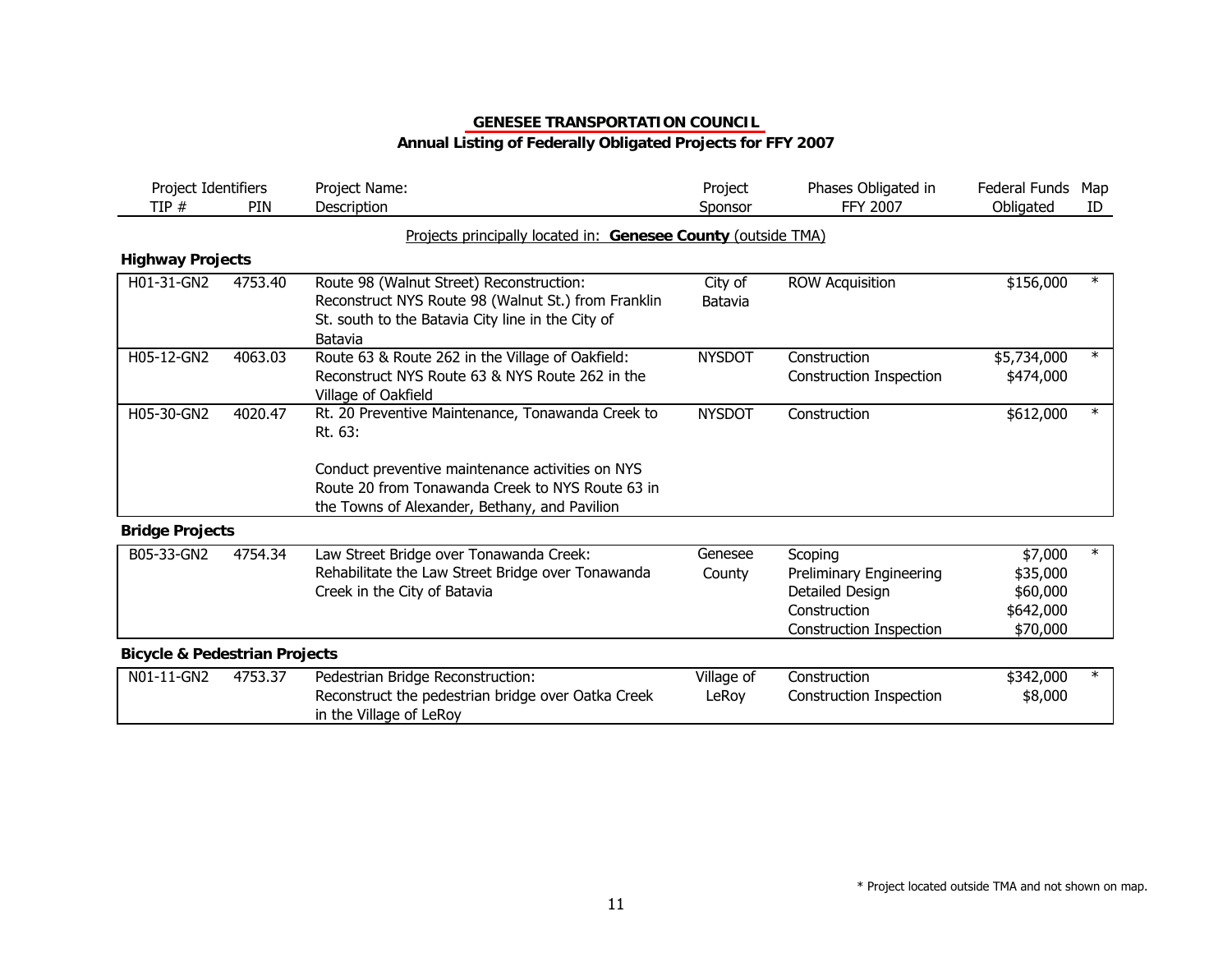## **Annual Listing of Federally Obligated Projects for FFY 2007**

| Project Identifiers<br>TIP#<br><b>PIN</b> |         | Project Name:<br>Description                                                                                                                 | Project<br>Sponsor | Phases Obligated in<br>FFY 2007                | Federal Funds<br>Obligated | Map<br>ID |
|-------------------------------------------|---------|----------------------------------------------------------------------------------------------------------------------------------------------|--------------------|------------------------------------------------|----------------------------|-----------|
|                                           |         | Projects principally located in: Wyoming County (outside TMA)                                                                                |                    |                                                |                            |           |
| <b>Highway Projects</b>                   |         |                                                                                                                                              |                    |                                                |                            |           |
| H01-49-WY2                                | 4098.04 | Routes 98, 238, & 354:<br>Reconstruct NYS Routes 98, 238, and 354 in the<br>Village of Attica                                                | <b>NYSDOT</b>      | Detailed Design                                | \$270,000                  |           |
| <b>Bridge Projects</b>                    |         |                                                                                                                                              |                    |                                                |                            |           |
| B01-36-WY2                                | 4753.14 | East Koy Road Bridge:<br>Reconstruct the East Koy Rd. bridge over East Koy<br>Creek in the Town of Pike                                      | Wyoming<br>County  | Construction<br>Construction Inspection        | \$732,000<br>\$75,000      | $\ast$    |
| B01-39-WY2                                | 4753.21 | Munger Mills Road Bridge:<br>Reconstruct the Munger Mills Rd. bridge over Oatka<br>Creek in the Town of Warsaw                               | Wyoming<br>County  | Construction<br>Construction Inspection        | \$556,000<br>\$123,000     | $^\ast$   |
| B05-25-WY2                                | 4754.05 | Hillside Road (CR 37) Bridge over Trout Brook:<br>Reconstuct the Hillside Rd. (County Rd. 37) bridge<br>over Trout Brook in the Town of Pike | Wyoming<br>County  | Construction<br><b>Construction Inspection</b> | \$350,000<br>\$71,000      | $\ast$    |